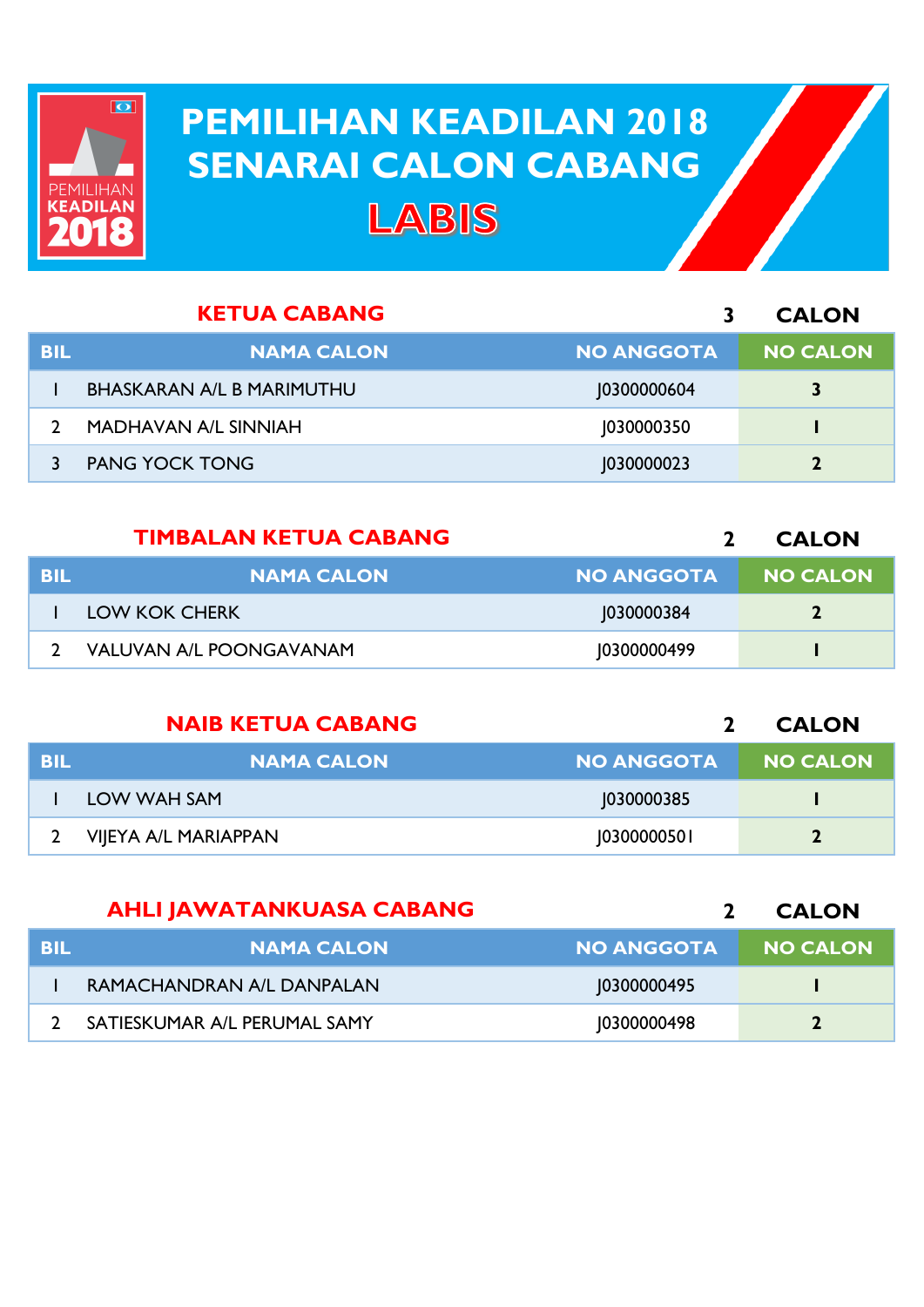| <b>KETUA AMK CABANG</b><br>$\mathbf 2$ |                                  |                   | <b>CALON</b>    |
|----------------------------------------|----------------------------------|-------------------|-----------------|
| <b>BIL</b>                             | <b>NAMA CALON</b>                | <b>NO ANGGOTA</b> | <b>NO CALON</b> |
|                                        | <b>OW SEE HOU</b>                | J030000459        |                 |
|                                        | <b>VANITA A/P VALUVAN</b>        | 10300000496       | $\mathbf 2$     |
|                                        | <b>TIMBALAN KETUA AMK CABANG</b> | 0                 | <b>CALON</b>    |
| <b>BIL</b>                             | <b>NAMA CALON</b>                | <b>NO ANGGOTA</b> | <b>NO CALON</b> |
|                                        |                                  |                   |                 |

|            | <b>NAIB KETUA AMK CABANG</b> | 0                 | <b>CALON</b> |
|------------|------------------------------|-------------------|--------------|
| <b>BIL</b> | <b>NAMA CALON</b>            | <b>NO ANGGOTA</b> | NO CALON     |
|            |                              |                   |              |
|            |                              |                   |              |

| <b>AHLI JAWATANKUASA AMK CABANG</b> |            |                     | <b>CALON</b> |
|-------------------------------------|------------|---------------------|--------------|
| -BIL                                | NAMA CALON | NO ANGGOTA NO CALON |              |
|                                     |            |                     |              |